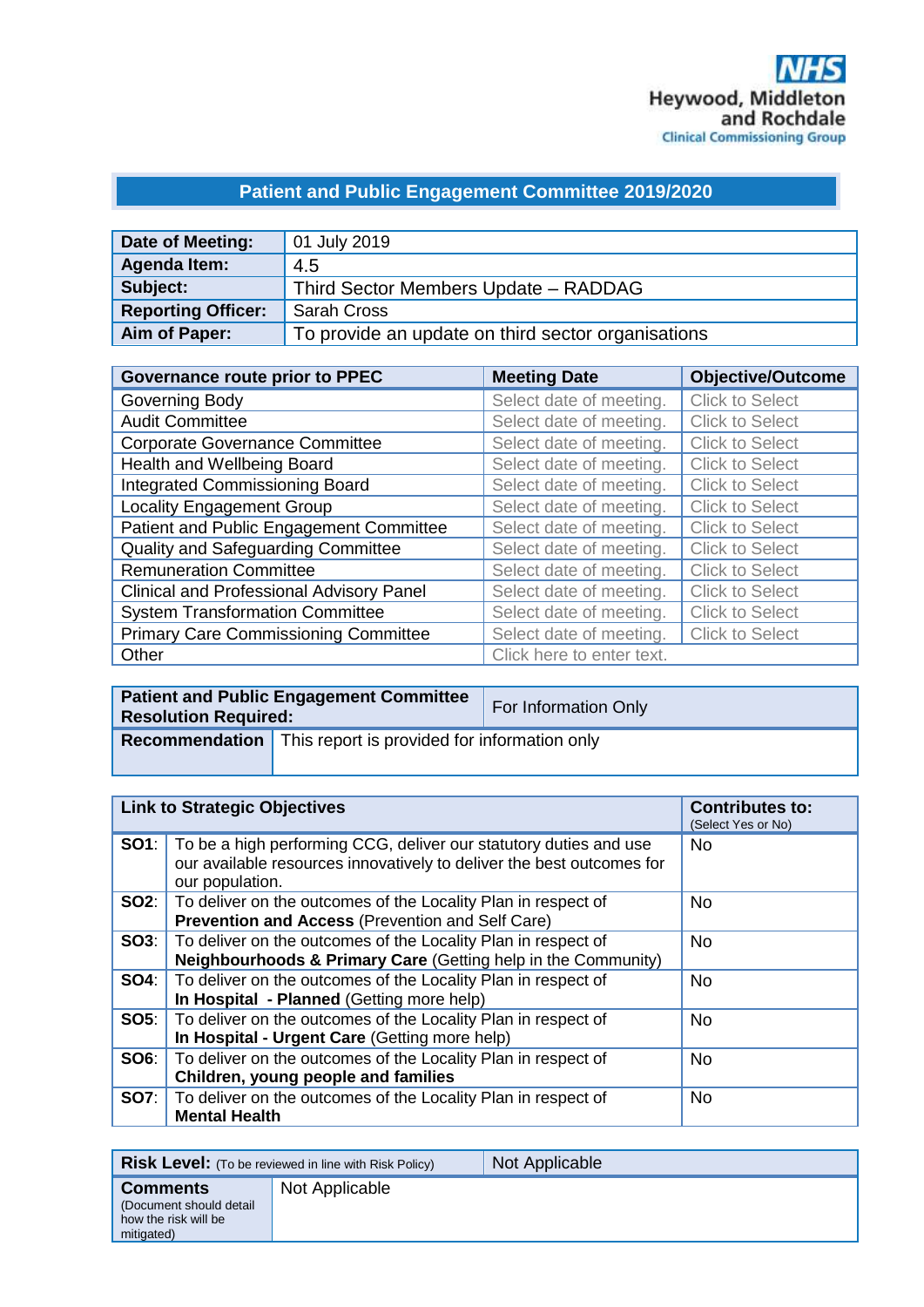| <b>Content Approval/Sign Off:</b>                                 |                                          |  |
|-------------------------------------------------------------------|------------------------------------------|--|
| The contents of this paper have been<br>reviewed and approved by: | <b>Click to Select Approving Officer</b> |  |
| <b>Clinical Content signed off by:</b>                            | Not applicable                           |  |
| <b>Financial content signed off by:</b>                           | Not applicable                           |  |

|                                                       | <b>Completed:</b> |
|-------------------------------------------------------|-------------------|
| Clinical Engagement taken place                       | Not Applicable    |
| Patient and Public Involvement                        | Not Applicable    |
| <b>Patient Data Impact Assessment</b>                 | Not Applicable    |
| Equality Analysis / Human Rights Assessment completed | Not Applicable    |

## **Executive Summary**

We're excited to announce that RADDAG has successfully applied to be a member of the Disabled Peoples Advisory Panel for the Mayor of Greater Manchester; the Panel aims to strengthen the voice of disabled people and their organisations in shaping, challenging and influencing strategic policy issues that are important to disabled people across Greater Manchester. The panel will be made up of voluntary sector organisations of and for disabled people from across all 10 GM boroughs and is a great opportunity to influence decision making and also to share good practice across areas.

RADDAG continues to work closely with the Community Cohesion Team at Rochdale Borough Council, being based within the team 2 days per week. This sees our Project Manager working on projects which promote cohesion and equality, such as raising awareness of Hate Crime reporting, being involved in planning events such as Black History Month and 'Rochdale in Rainbows' which aims to coordinate existing LGBT+ activity and planning new events with the community. The Rochdale in Rainbows steering group is made up of organisations from across the borough including statutory and voluntary sector groups. Plans are being made to hold a week of LGBT+ focused activities in November and updates will be provided once specifics have been agreed. As  $22<sup>nd</sup>$  November –  $22<sup>nd</sup>$  December is Disability History Month we are planning to a range of activities in collaboration with a number of equality colleagues. This year's theme is 'Leadership, Resistance and Culture', an initial idea is to hold a conference during the month, we will ensure that PPEC members are kept updated as this idea develops and have the opportunity to be involved where appropriate. Further to this we have continued to work with the CCG in ensuring that people with a protected characteristic are involved in engagement activity and have also been involved in the work that Samina is leading on around integrating equality policies and practices across RBC and the CCG.

Although the Equality, Diversity and Cohesion Network haven't met since the last PPEC, there is still an ambition to develop the network, which is currently a strategic theme of the Voluntary and Community Sector Alliance Board. The desire is for the network to bring together stakeholders who work with communities of identity across the Borough of Rochdale. The network will provide a platform for organisations to share good practice and make the most effective use of resources. The purpose of the network will be to coordinate and develop opportunities for organisations to collaborate and to improve partnership working within the sector and between the sector and other